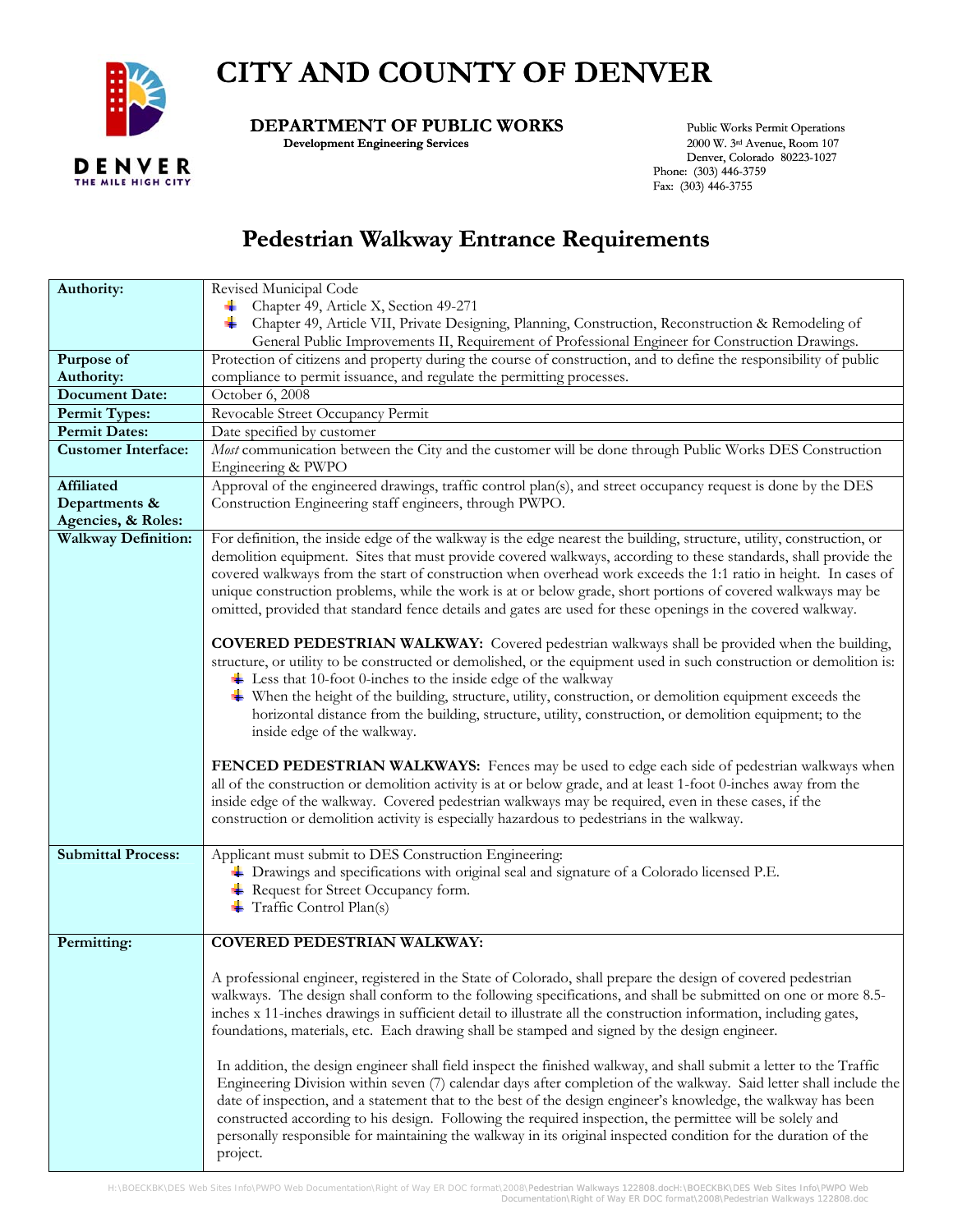**Inside Height:** The inside clear height shall be at least 7-foot 6-inches.

- **Inside Width:** The inside clear width should be at least 4-foot 0-inches. In cases where a bus stop must be retained in service, the inside clear width shall be at least 1 0-foot 0-inches. The splashboard and handrail are omitted for the required length of the bus stop.
- **Total Length:** The total length of the covered walkway shall be as necessary to completely surround the street side perimeter of the construction or demolition site, and the covered walkway shall be turned and extended to the property line at the corners of the site.
- **Splashboard & Handrail:** A 4-foot 0-inches high splashboard with a handrail along the top edge shall be provided along the street side of the walkways. Said splashboard shall be at least 1/2-inch plywood. A plexi-glass splashboard is suggested but not required.
- **Rear Walls:** Solid rear walls shall be built and placed on the side of the walkway nearest to the construction or demolition. Said walls shall be at least ½-inch plywood. Openings in the rear wall for "sidewalk superintendents" are not permitted.
- **Bulkhead:** The outside edges and ends of the roof deck, of the covered walkway, shall be provided with a bulkhead, at least 42-inches above the roof deck of the walkway. Said bulkhead shall be at least ½-inch plywood.
- Flooring: The flooring of a covered walkway shall consist of planking at least 2-inches in thickness, closely laid, or may be covered with at least  $\frac{3}{4}$ -inch plywood. In either case, the floor shall be smooth. All members of the covered walk way shall be braced and connected to resist displacement of members or distortion of the framework.
- **Roof:** The roof of all covered walkways shall be made weatherproof and shall be at least 3/4-inch plywood.
- **Structure & Wind Load:** The entire structure shall be designed to carry the live and dead loads to be imposed, provided that every structure shall be designed to carry a minimum live load of at least 150 pounds per square foot, uniformly loaded, and 20 pounds pr square foot wind load. Uplift forces due to wind shall be included.
- **Lighting:** The interior covered walkways shall be provided with lighting from sunset to sunrise. This lighting shall provide a minimum of 60 watt bulbs spaced every 10-feet. Flashing amber lights with a minimum of 100 watt bulbs shall be provided on the exterior of the walkway located at each end or corner, and at 50-foot to 75-foot intervals between the ends and corners when the walkway is located in the street. These lights shall flash continuously, 24-hours a day.
- **Site Access:** Covered walkway openings for access to the site shall be covered with a roof equal in width to the adjoining roof areas, and the opening shall be secured on the site side with hinged, rolling, or overhead track gates covered with at least 1/2-inch plywood, or the gates may be constructed with a suitable frame covered with 2-inch by 2-inch mesh, 0 gauge galvanized steel fabric or equivalent. The roof and gate structure shall be designed to carry the live and dead loads to be imposed, provided that th e roof and gate structure shall be designed to carry a minimum live load of at least 50 pounds per squar e foot, unifo rmly loaded, and 20 pounds per square foot wind load. Uplift forces due to wind shall be included.
	- site. When the gate is open for site ingress or egress, a police officer or certified flag person o The roof should be placed at a height as necessary to clear the tallest vehicle or load that will enter the site. The gate must completely protect the opening when closed, and shall be kept closed at all times, except during the actual ingress of vehicles and equipment to and from the will be required to direct vehicle and pedestrian traffic.
- Traffic Control Signs: Standard XR9-10 "Sidewalk Closed Pedestrians Use Walkway" signs shall be placed at each end of covered pedestrian walkways, and at other locations where pedestrians ar e permitted to enter the walkway, such as, the corner of two walkways at the street intersection.
	- walkways facing pedestrian traffic approaching each side of the openings in the walkway at site o Standard XW5-10F "Watch For Trucks" signs shall be placed in the ceiling area of covered access locations. Signs must be placed to maintain 7-feet 0-inches head clearance.
	- o Standard SW1-8 black arrow on yellow background signs shall be placed on the street side of walkways to face approaching traffic whenever the walkway is placed in the street.
- **Corner Sight Distance:** Covered pedestrian walkways must be angled at 45-degrees whenever the walkway will obstruct sight distance at alley or street intersection. This angle shall provide at least a 15 foot by 15-foot clear triangle at alley intersections, and at least a 25-foot by 25-foot clear triangle at traffic signal controlled street intersections.
- **Stop sign controlled street intersections:** The walkway shall be placed to provide a sight distance line equal in length to 5-feet per mile per hour of posted speed limit on the through street, as measured from a point on the centerline of the through street lane, nearest the curb or walkway, to a point on the centerline of the cross street approach lane, nearest the walkway, at a distance of 20-feet from the fl ow line of the through street. Any obstruction of the traffic signal or pedestrian signal will require the placement of temporary signals on the outside of the walkway. An approved traffic contr actor must be